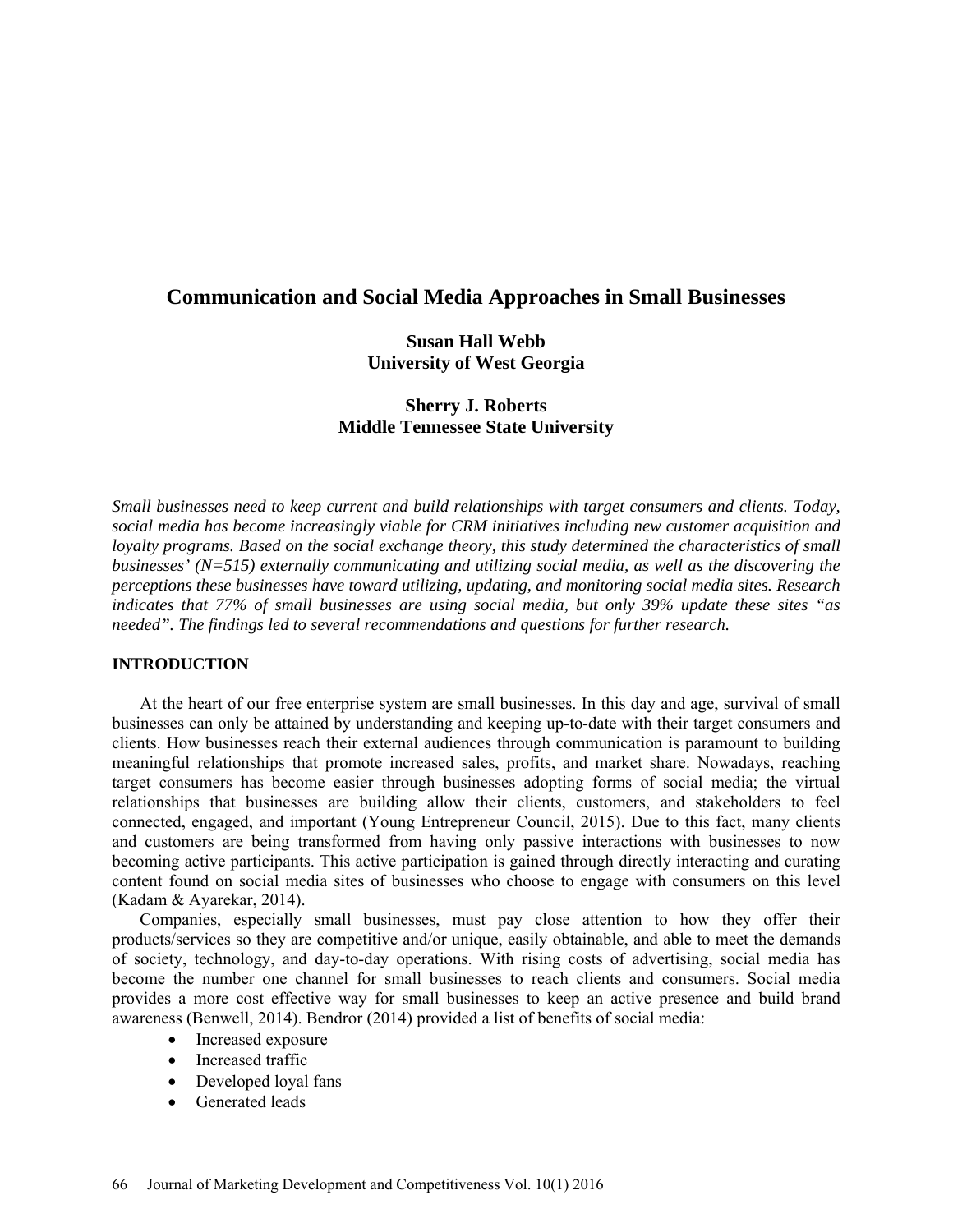- Improved search ranking
- Grew business partnerships
- Reduced marketing expenses
- Improved sales
- Provided marketplace insight

Social media provides small businesses with endless opportunities to ensure that their brand appeals to their customers and clients through personalized interactions and customization. Benwell (2014) suggests that like any other communication, small businesses should ask questions as they begin to develop social media communication so that they are relevant and engaging. These questions include:

- Who am I trying to reach?
- What channels are most appropriate to reach these people?
- What kind of content will they care about?
- How much time do I want to dedicate this?
- How can I track success?

Hylbak (2013) provided data from Social Media Today, "21% of small businesses are spending an hour or more on social media per day, and 58% of small businesses spend at least 10 minutes per day on social media." In several cases, as small businesses invest time building their brand on social media, the reward of gaining new customers becomes a reality. Hylbak goes on to state that "in 2013, 36% of marketers acquired customers via Twitter, 52% via Facebook, and 43% via LinkedIn."

The discussion of social media includes sites such as Twitter, Facebook, Pinterest, LinkedIn, Google+, and WordPress. Finding where to have a social media presence is important, but more important is keeping a constant presence once the business begins using the site(s). This constant presence becomes one of the biggest deterrents for small businesses when beginning to use social media. Geho and Dangelo (2012) state that calculating the return on investment (ROI) when looking at the time commitment required of a small business to keep an active presence on social media is almost an impossible task (p. 61). Even with this deterrent, the use of social media by small businesses is widespread.

There are 27.6 million small businesses in the United States (U.S. Department of Commerce, 2015). Small businesses are defined by their industry and other factors such as industry structure, technological change, competing products from other industries, industry growth trends, and history of activity in the industry (U.S. Small Business Administration, 2015). They can be privately or publically owned. In the United States, the U.S. Small Business Administration sets specific standards in order for businesses to qualify for government support in terms of tax credits, loan programs, and other incentives and are classified by having fewer than 500 employees as well as financial documents pertaining to sales, assets, or net profits totaling less than \$7.5 million in annual receipts (U.S. Small Business Administration, 2015). For this study, we defined small businesses as companies having between 1 and 200 employees. We did not self-select by industry, but included all industry categories based on the U.S. Department of Education's Career Cluster Framework, which is used by many schools and state agencies (Bureau of Labor Statistics, 2015). The critical lens of this study is how small businesses' communicate with external audiences taking into consideration their usage of social media, how often it is being updated, and perceptions of connecting with their stakeholders using social media applications.

# **PURPOSE OF THE STUDY**

This study examines how small businesses are communicating externally with their consumers and clients, using social media to connect to their stakeholders, and updating their social media platforms to ensure connectivity, sharing/exchange, exposure, and feedback through activities such as blogging, social networking, social bookmarking, and social recommendations/reviews. Based on the social exchange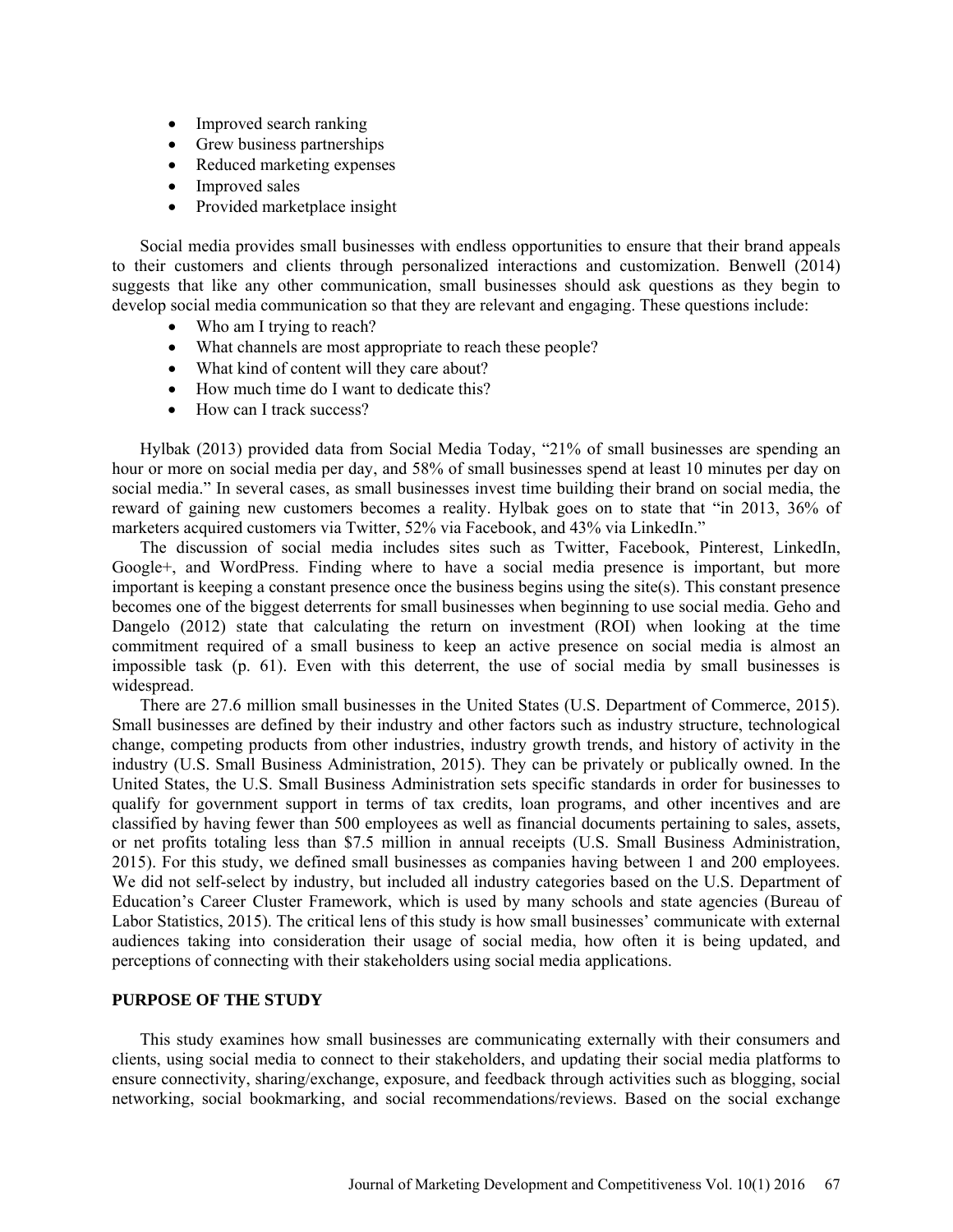theory, small businesses need to believe that engaging in social media activities are rewarding and the cost of updating, investing time and putting forth effort is well worth the sacrifice. This theory based on Homans' (1961) original definition of social exchange, which is "the exchange of activity, tangible or intangible, and more or less rewarding or costly, between at least two parties...behavior is a function of payoff, whether the payoffs are provided by the nonhuman environment or by other humans." (Cook, Cheshire, & Rice, p. 62) Further, Homans' primary focus was the "social behavior that emerged as a result of the social process of mutual reinforcement over time…relations could also terminate on the basis of the failure of reinforcement…" (Cook, et. al., p. 62)

The purpose of this study was designed to determine the characteristics of small businesses' externally communicating and utilizing social media with their clients and consumers, as well as the discovering the perceptions these businesses have toward utilizing, updating, and monitoring social media sites. Aligned with the theory of social exchange, do these small businesses feel their efforts will be "rewarded" based on the perceived benefits including positive reputation, increased company sales, and understanding how customers/clients feel about the companies' products/services and/or overall business?

The following research questions guide this study:

- **RQ 1:** How are small businesses communicating with their external audiences?
- **RQ 2**: What different types of social media are being used?
- **RQ 3**: How often are social media sites being updated? Are individuals trained on how to effectively update, moderate, or curate social media?
- **RQ 4**: How do small businesses perceive incorporating and using social media in their external communication?

## **REVIEW OF LITERATURE**

Throughout the world, approximately 70% of organizations use social media in some type of format (KMPG, 2011). Further, KMPG International (2011) reported that firms who use social media as part of their business operations are most likely to grow faster than companies not using social media (p. 4). As defined, social media is any type of software-based application that enables individuals to participate in a virtual community and/or network in order to share or exchange ideas, information, and/or pictures or videos. The rise in the use of social media as a part of business operations is popular for many reasons including cost, which in most cases is free or minimal, as well as the wide-spread potential to reach target audiences.

The use of social media by small businesses is a widely researched topic due to the limitless opportunities social media provides for businesses to reach their clients and customers and keep them updated. Businesses must decide which social media sites will best meet their needs in reaching their target audience.

### **Selection**

A recent study examined the use of social media by businesses and found that 73.3% responded yes when asked if the business they worked for had a social networking site (Jennings, Blount, Weatherly, 2014). In their findings, they looked at company size and determined that companies with 1 to 50 employees reported the highest percentage (80.6%) having a business social networking site (Jennings et al., 2014).

Current trends for top social media technologies, regardless of company size, are Facebook and Twitter (VanBelleghem & Pallini, 2012). In several studies, Facebook was reported as the most widelyused social media platform (VanBelleghem & Pallini, 2012; Barnes et al., 2013; Jennings et al., 2014); however, Fortune 500 companies have reported social media accounts on Twitter (77%), Facebook (70%), and YouTube (69%) (Nanji, 2013). Further, Fortune 500 companies are also found on Google+ (35%), Pinterest (9%), Instagram (9%), and FourSquare (9%) (Nanji, 2013).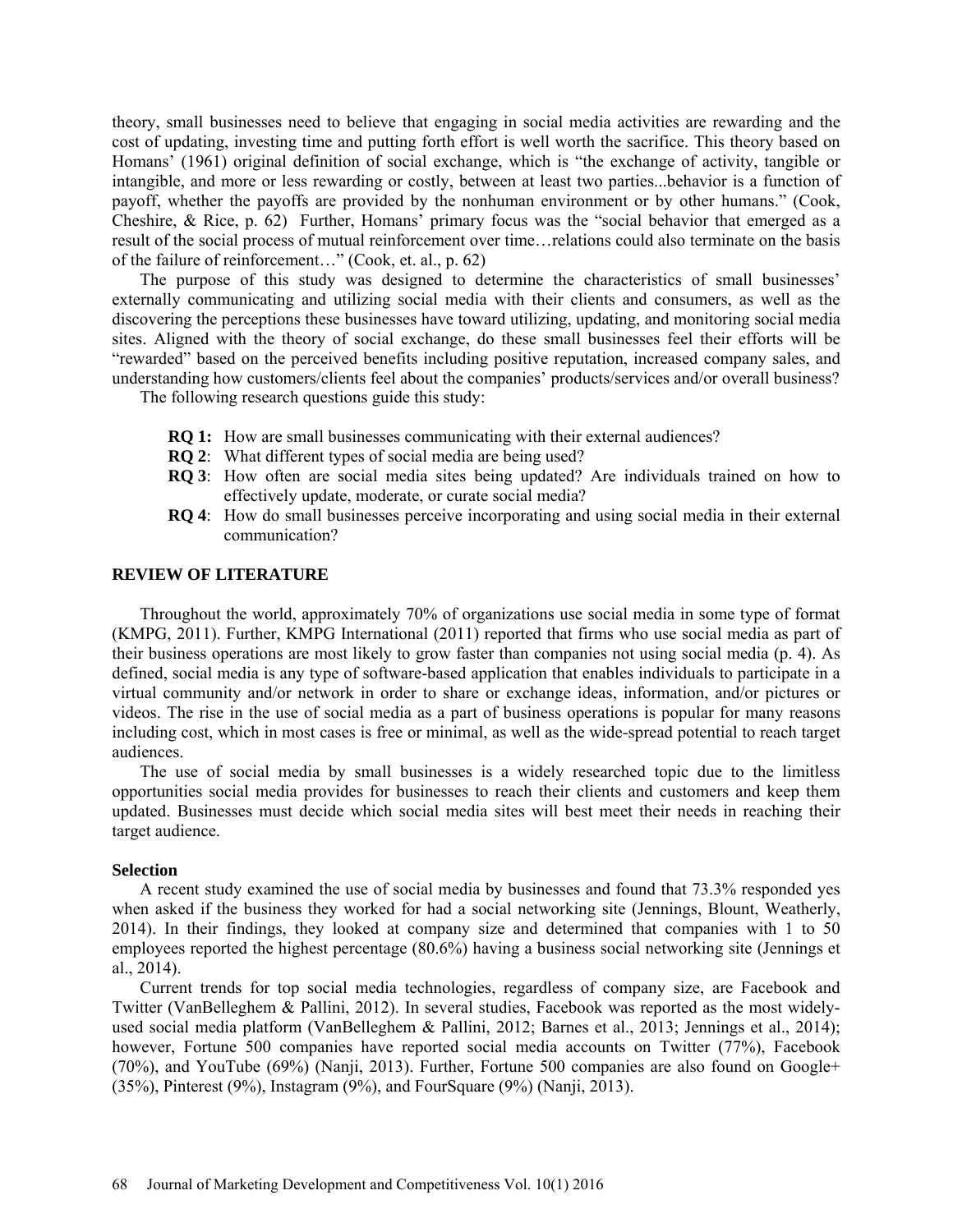The selection of which social media applications to use is important, but determining why a particular online community or networking site might be valuable to a specific business is even more critical. As previously stated, social media provides several benefits including increased exposure, loyal fans, leads, rankings, partnerships, sales, and market research (Bendror, 2014). Companies using social media also benefit from the ability to respond to customer questions or complaints as well as have an opportunity to listen to conversations between consumers through reviews on particular sites such as Yelp, Epinions, SiteJabber, Angie's List, and CNET. According to VanBelleghem & Pallini (2012), 40% of businesses listen to conversations between consumers on social media, and 69% of businesses indicate responding to questions or complaints that were sent via social media.

Furthermore, recent research revealed that many consumers feel businesses that utilize social media tend to stay current with market trends and issues important to consumers and the general public (Diercksen, R., DiPlacido, M., Harvey, D., & Bosco, S., 2013). This would indicate that employees of businesses that use social media are more prepared to troubleshoot potential setbacks, more likely to create good public relations, tailor their own work to incorporate the current trends, and give customers the impression they are dealing/buying from a company that is concerned about staying current through their up-to-date activity on social media sites (Schweidel & Moe, 2014).

#### **Maintenance**

The only way for small businesses to realize the impact social media may have on their products and/or services is to be able to gauge activity on the various social media sites. Defining "activity" on social media sites consists of posts, likes, tweets, re-tweets, updates, pins, videos, photos, advertisements, and other types of engagement allowing for exchange or sharing in a virtual community or network. It is important for small businesses to have a protocol in place to maintain and measure their activity on the social media sites used.

Based on a study of Fortune 500 and Inc. 500 companies, most businesses (58%) do not have measures in place to determine financial return on investment for their social media efforts (Barnes et al., 2014). Further, in 2014, only 62% of businesses monitor their brand or company name found on social media sites (Barnes, et al., 2014). For each social media application used, different analytics are available for monitoring. For example, Facebook provides the following analytics: page likes, reach, visits, engagement analytics; reach and engagement on the five most recent posts; and a comparison section allowing you to watch other Facebook pages in terms of page likes, new page likes, weekly posts, and weekly engagement (King, 2015). Twitter also has helpful analytics which are comprised of tweets and followers, broken down by monthly. Twitter reports on individual tweets, replies, retweets, link clicks, favorites, and engagement rate (King, 2015).

As indicated, activity and engagement rates utilizing various formats of social media are tracked and analyzed by social media sites and provided to their clients, but what forms of information are being posted, pinned, tweeted, shared, and updated? According to a world-wide research study of managers  $(n=1850)$ , it was reported that companies are using social media for marketing and sales (66%), business development/research (62%), customer service-feedback, support, complaints (59%), brand and reputation management (59%), recruitment-employees/alumni (58%), and product/service innovation (57%) (KPMG International, 2011). In order to determine whether short- and long-term goals set by businesses are being realized through social media efforts, it is important to consider using social media analytics to monitor and concretely compare activities and engagement rates of the various sites.

Updating social media, or social media maintenance, is paramount to meeting short- and long-term goals as well as providing consistency. KPMG International (2011) reported that 60% of businesses consider "listening to or monitoring online conversations" as well as "responding to conversations about their organization on social media sites" as critical to the success of using social media (p.6). Considering this, businesses must determine policies, allocate individuals, and/or set aside time dedicated to monitoring and updating company information and ideas in order to stay current and informed. A recent study indicated that 44% of employees surveyed were actually responsible for updating their company's social network page (Jennings, et al., 2014). Further, of the 35.9% of respondents indicating their place of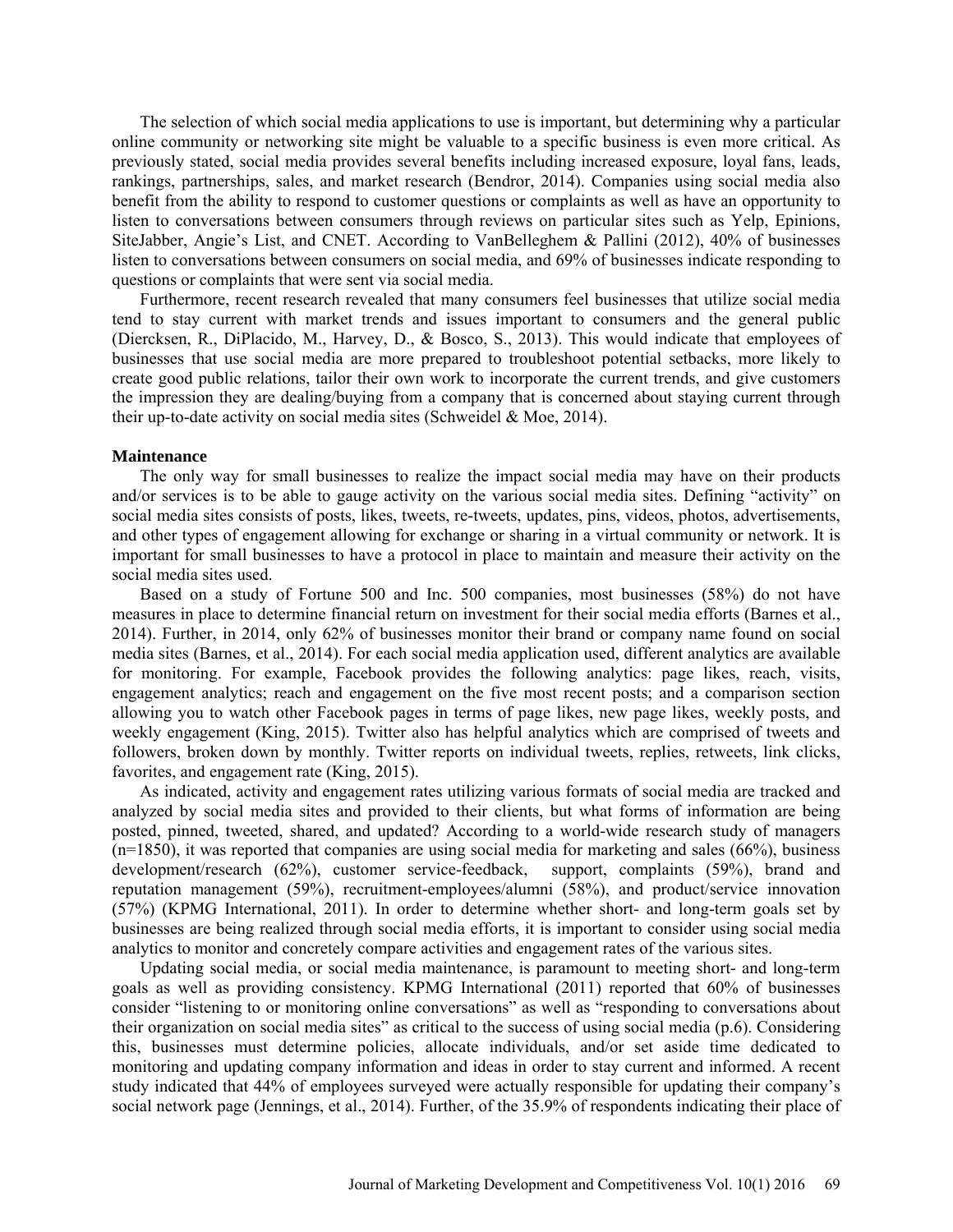employment has a Twitter account, only 20.2% reported making actual Twitter posts for their organization (Jennings, et al, 2014).

Millions of posts, tweets, updates, videos, photos, and pins are initiated, shared, and monitored on a daily basis. Although research related to social media is wide-spread, there is a definite need for additional research related to selecting social media sites, updating and monitoring of social networks, as well as determining the perceptions or "rewards" gained utilizing social media sites in small businesses. The purpose of this study was designed to determine the characteristics of small businesses' externally communicating and utilizing social media with their clients and consumers, as well as the discovering the perceptions these businesses have toward utilizing, updating, and monitoring social media sites.

### **Methods and Procedures**

A quantitative, descriptive research design was used to collect data with both close-ended and openended questions. The population (N=515) consisted of individuals listed in a database of small businesses in the state of Georgia obtained by the Small Business Association (SBA) through their Dynamic Small Business Search (DSBS). An online survey instrument was developed to help answer the research questions of this study. Approval for the study was submitted and approved by the Institutional Review Board (IRB). Collected data was analyzed for frequency and cross tabulation comparisons and correlations.

### **Instrument**

An online survey was prepared by the researchers and distributed using Qualtrics for easy access to all the invited participants. The survey consisted of three sections. The first section collected four generalized questions about the company, including: (1) size of company, (2) age of company, (3) industry representation, and (4) whether the company currently uses social media. If the company indicated "no, they did not currently use social media," they were asked reasons to "why" based on a list of choices, thanked for their participation, and exempted from continuing with the survey. The second section collected data based on current external communication and social media, including: (1) methods of communication most frequently used for external communication (face-to-face, meetings, telephone, Skype/Google Hangouts/video conferencing, social media, newsletter/e-newsletter, press release, email, letters, company website, trade journals/magazines, podcasts, television, newspaper, other) and (2) social media applications utilized by your company (company blog, Facebook, Twitter, Linked In, Google+, YouTube, Instagram, Pinterest, Craigslist, forums/review sites, podcasts, other). The third section collected data addressing usage and rationale for using social media, including: (1) how long the company has been using social media, (2) how often social media sites are updated or monitored, (3) has the person(s) responsible for social media received training (formal or specialized training), and (4) a series of six questions related to perceptions of social media based on a five-point Likert scale.

#### *Reliability*

The survey instrument was pilot tested through telephone interviews prior to sending out the email invitations to participants. The telephone interviews were conducted with local small business owners who agreed to be a part of the test run of the data collection. These results are not included in the final results. Questions on the survey were corrected for clarity when necessary prior to the final survey link being sent.

### **Participants**

The population for this study was obtained through the Small Business Association (SBA) website called the Dynamic Small Business Network (DSBN). The search parameters included the state of Georgia and no more than 200 employees. The database filtered and limited the number of entries available; email addresses were the only data collected from the search and produced 11,804 individual addresses. Initially, 11,804 invitations were sent through email requesting participation in this study. Of those, there was a bounce rate of 6.5%, which indicated that 11,036 emails were received. Of this number,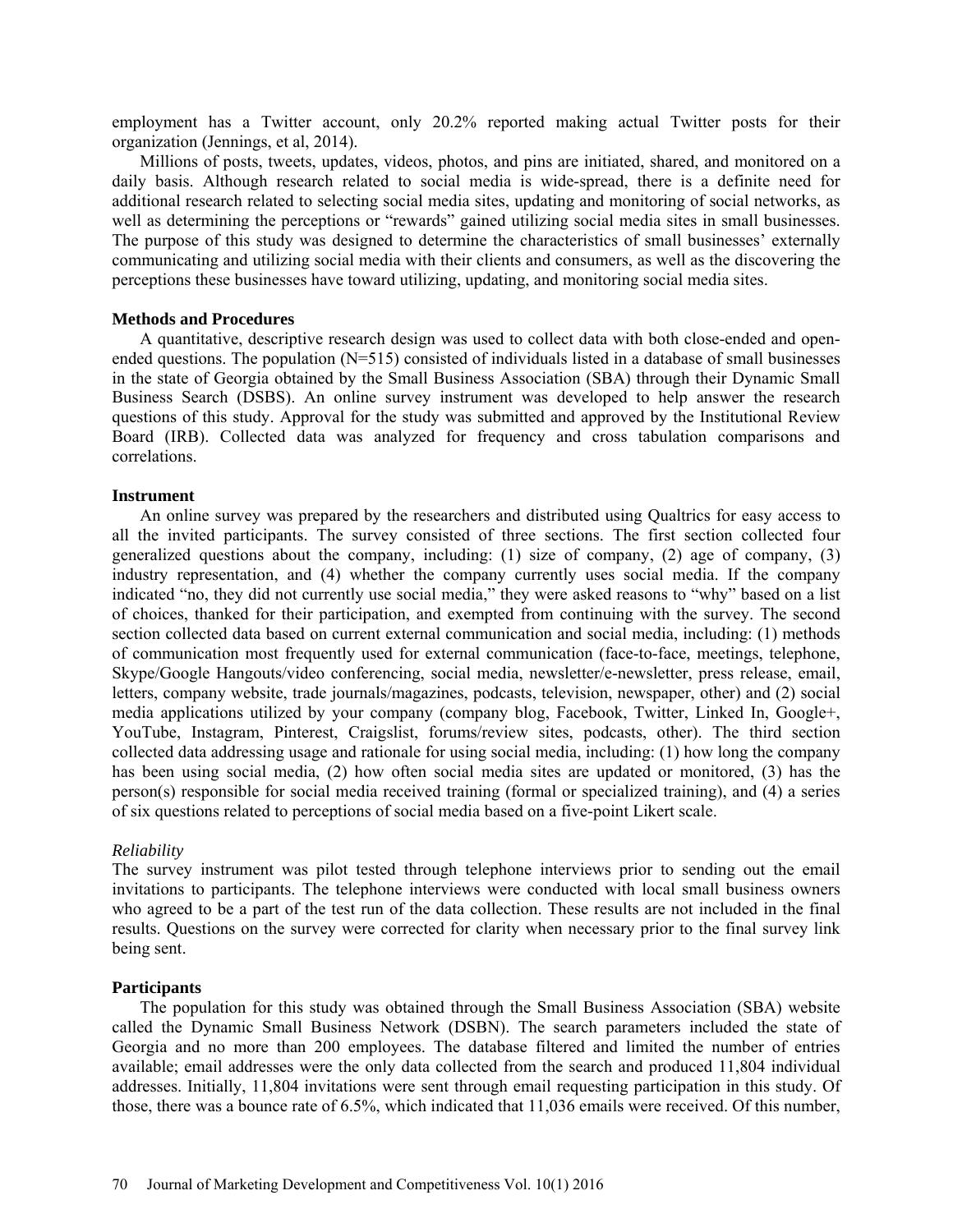a total of 515 (N=515) responded to the survey, which is a 4.7% response rate. Once the survey asked whether the company currently uses any forms of social media, the response rate dropped to 3.5% (n=397) as the participants who indicated "no" were exempt from continuing to answer questions related to social media and external communication. According to Bartlett, Kotrlik and Higgins (2001), the ability to make generalizations based on a population of this size, response rates of 3.5% and 4.6% are found to be both achievable and sufficient.

### **Data Collection/Analysis**

An online survey was prepared by the researchers and distributed using Qualtrics for easy access to all the invited participants. Qualtrics is a secure website allowing access to results by only the researchers. The first email was sent to the entire database in early April 2015. A second email was sent two weeks later. Those who requested to opt out of receiving the survey were removed from the list of invited participants.

Data was analyzed through Microsoft Excel and SPSS v.23 statistical software to determine measures of frequency and cross tabulation comparisons and correlations.

# **FINDINGS**

The findings of the data collected contain valuable information to the communications field and to small businesses that are using or considering using social media as part of their communication or marketing strategies.

Based on the generalized questions in the first section of the survey, the participants (N=515) in this study represent companies ranging in size from less than 10 employees to more than 200 employees. The majority of the participants represent companies with less than 10 employees (70%, 362). Participants were also asked to provide information about the age of the company they represent. Fifty-six percent of the companies have been in business 3 to 10 years (32%, 164) and 11 to 20 years (24%, 126), respectively. Only 26 companies indicated they have been in business more than 50 years (5%, 26), and 88 companies indicated they have been in business less than 3 years (17%, 88). (See Table 1)

| Demographical Data: Age of your company v. size of your company<br>Age of Company v. Size of Company |     |    |    |  |  |    |        |
|------------------------------------------------------------------------------------------------------|-----|----|----|--|--|----|--------|
|                                                                                                      |     |    |    |  |  |    | $<$ 10 |
| $\leq$ years                                                                                         | 84  |    |    |  |  |    | 88     |
| 3 to 10 years                                                                                        | 126 | 25 | 8  |  |  |    | 164    |
| 11 to 20 years                                                                                       | 84  | 18 | 14 |  |  |    | 126    |
| 21 to 30 years                                                                                       | 26  |    | h  |  |  |    | 49     |
| 31 to 40 years                                                                                       |     |    |    |  |  |    | 15     |
| 41 to 50 years                                                                                       |     |    |    |  |  |    | 26     |
| $>50$ years                                                                                          | 30  |    |    |  |  |    | 47     |
| <b>Total</b>                                                                                         | 362 |    |    |  |  | 16 | 515    |

**TABLE 1**

Further, in order to determine the industries represented by our participants, we used the U.S. Department of Education's Career Cluster Framework, which is used by many schools and state agencies (Bureau of Labor Statistics, 2015). The 16 career clusters in this model include:

- Agriculture, food, and natural resources
- Architecture and construction
- Arts, audio/video technology, and communications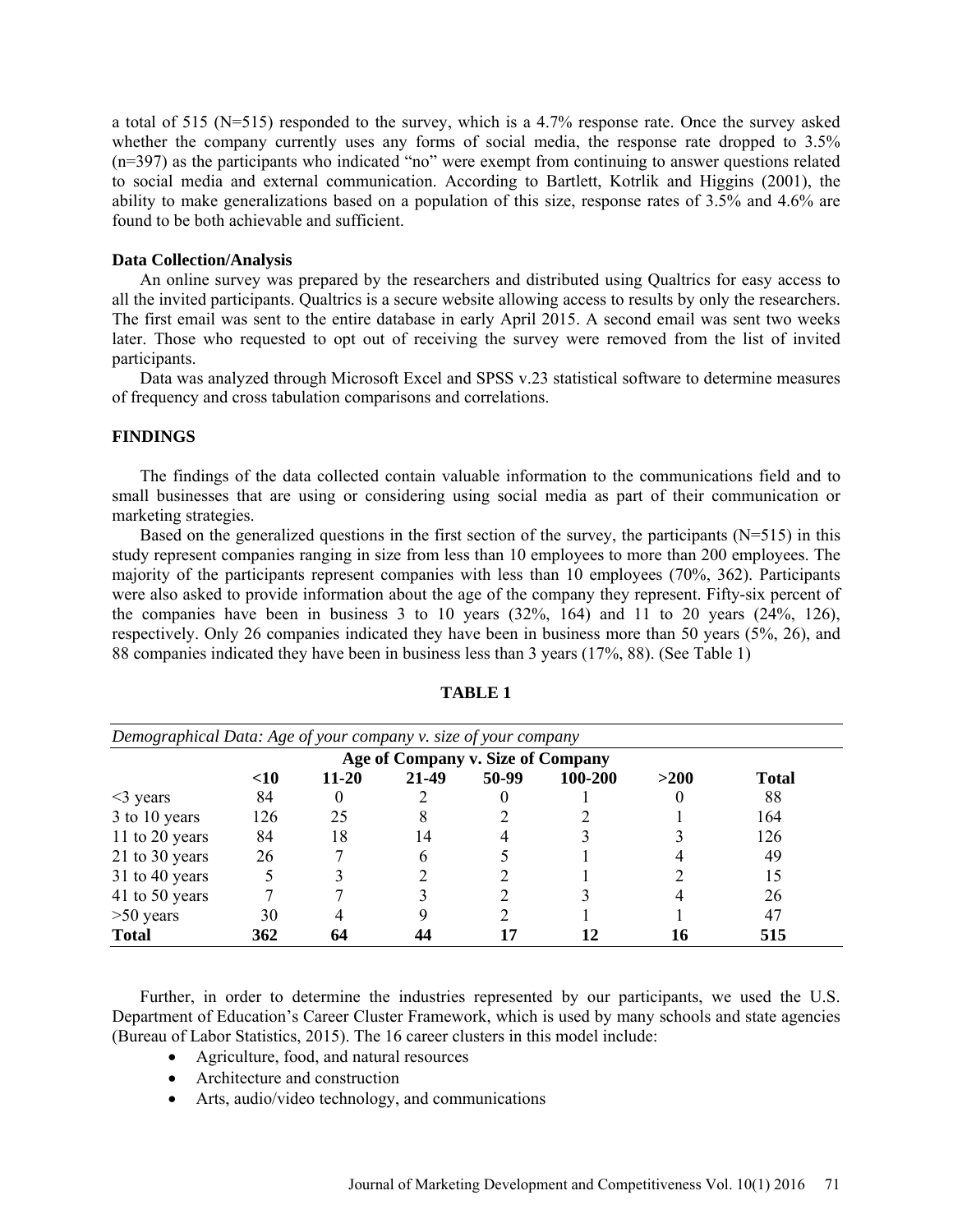- Business management and administration
- Education and training
- Finance
- Government and public administration
- Health science
- Hospitality and tourism
- Human services
- Information technology
- Law, public safety, corrections, and security
- Manufacturing
- Marketing, sales, and services
- Science, technology, engineering, and mathematics
- Transportation, distribution, and logistics

All industries were represented in these findings, which further validates the ability to generalize based on sample size and response rate (See Table 2). Additionally, 87% of the respondents indicated that they were the owner/operator/partner (52%, 267) or president/CEO/COO (35%, 179), which also provides credibility of the responses received.

| Demographical Data: Categories of industries represented |                    |                |
|----------------------------------------------------------|--------------------|----------------|
|                                                          | <b>Respondents</b> | <b>Percent</b> |
| Agriculture, food, and natural resources                 | 24                 | 4.7            |
| Architecture and construction                            | 70                 | 13.6           |
| Arts, audio/visual technology, and communications        | 25                 | 4.9            |
| Business management and administration                   | 41                 | 8.0            |
| Education and training                                   | 46                 | 8.9            |
| Finance                                                  | 15                 | 2.9            |
| Government and public administration                     | 18                 | 3.6            |
| Health science                                           | 33                 | 6.5            |
| Hospitality and tourism                                  | 17                 | 3.3            |
| Human services                                           | 20                 | 3.9            |
| Information technology                                   | 37                 | 7.4            |
| Law, public safety, corrections, and security            | 11                 | 2.1            |
| Manufacturing                                            | 37                 | 7.4            |
| Marketing, sales, and services                           | 60                 | 11.7           |
| Science, technology, engineering, and mathematics        | 37                 | 7.4            |
| Transportation, distribution, and logistics              | 19                 | 3.7            |
| <b>Total</b>                                             | 515                | <b>100</b>     |

# **TABLE 2**

Finally, we asked whether the small business used any forms of social media. The responses were overwhelmingly positive with 77% (n=397). The 23% (n=118) of respondents who indicated their companies do not use social media were then asked, "Is your company considering adopting any forms of social media in the future" and, of the respondents, 81% indicated either "no" (41%, 48) or not sure (40%, 47). If they indicated "not sure," they were directed to a final question that asked, "If not sure, please select the reasons below." The possible choices included:

• Selecting effective social media sites  $(11\%, 5)$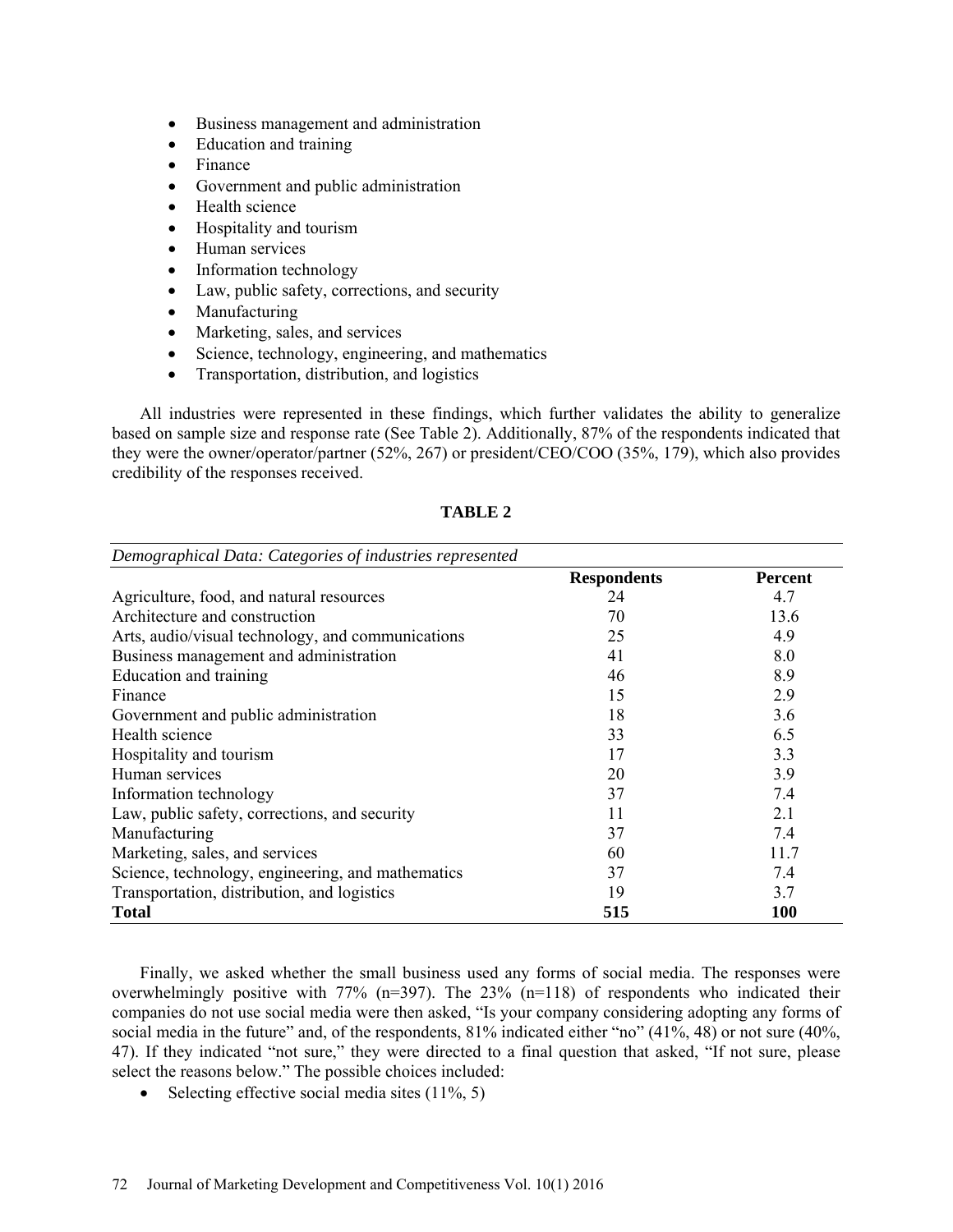- Frequency of updating or monitoring social media sites (30%, 14)
- Determining who should update and/or monitor sites  $(15\%, 7)$
- How much social media will cost the company (i.e. sites and/or resources) (19%, 9)
- Unsure if company will benefit from social media (81%, 38)
- Concerned about training on how to use and implement social media  $(6\%, 3)$
- Other (allowed an open-ended response)  $(6\%, 3)$

As for the companies who indicated they were using social media, they were asked, "How long has your company been using any forms of social media?" The majority of respondents (48%, 190) indicated they have been using social media between 1 to 3 years, and 26% (104) indicated they have been using social media for 4 to 6 years. Only 13% (51) indicated they have been using social media for less than a year; in contrast, only 6% (22) indicated they have been using social media for over 10 years.

# **Research Question 1: How are small businesses communicating with their external audiences?**

Participants were asked, *"For external communication, which of the following communication methods are used most frequently (select up to 5 choices)?"* Fifteen choices were given that included: (1) face-to-face (in person), (2) business meetings, (3) telephone, (4) Skype/Google Hangouts/video conference, (5) social media (i.e. Facebook, Linked In, YouTube, Twitter, etc.), (6) newsletter/enewsletter, (7) press releases, (8) email, (9) letters, (10) trade journals/magazines, (11) company website, (12) television, (13) newspaper, (14) podcasts, and (15) other (allowed an open-ended response). Of the fifteen choices, the top five choices that were most commonly selected were: email (89%, 339), telephone (75%, 287), face-to-face (64%, 244), company website (57%, 219), and business meetings (52%, 198). The "other" responses included: trade conferences/shows, text, Facetime, fax, Google Docs, and webinars. (See Table 3)

|                                                                 | <b>Respondents</b> | <b>Percent</b> |
|-----------------------------------------------------------------|--------------------|----------------|
| Face-to-face (in person)                                        | 244                | 64             |
| Business meetings                                               | 198                | 52             |
| Telephone                                                       | 287                | 75             |
| Skype/Google Hangouts/video conference                          | 102                | 27             |
| Social Media (i.e. Facebook, Linked In, YouTube, Twitter, etc.) | 175                | 46             |
| Newsletter/e-newsletter                                         | 66                 | 17             |
| Press releases                                                  | 52                 | 14             |
| Email                                                           | 339                | 89             |
| Letters                                                         | 94                 | 25             |
| Trade journals/magazines                                        | 31                 | 8              |
| Company website                                                 | 219                | 57             |
| Television                                                      |                    | 2              |
| Newspaper                                                       | 13                 | 3              |
| Podcasts                                                        | 10                 | 3              |
| Other                                                           | 14                 | 4              |

#### **TABLE 3**

*Question: For external communication, which of the following communication methods are used most frequently (select up to 5 choices)?*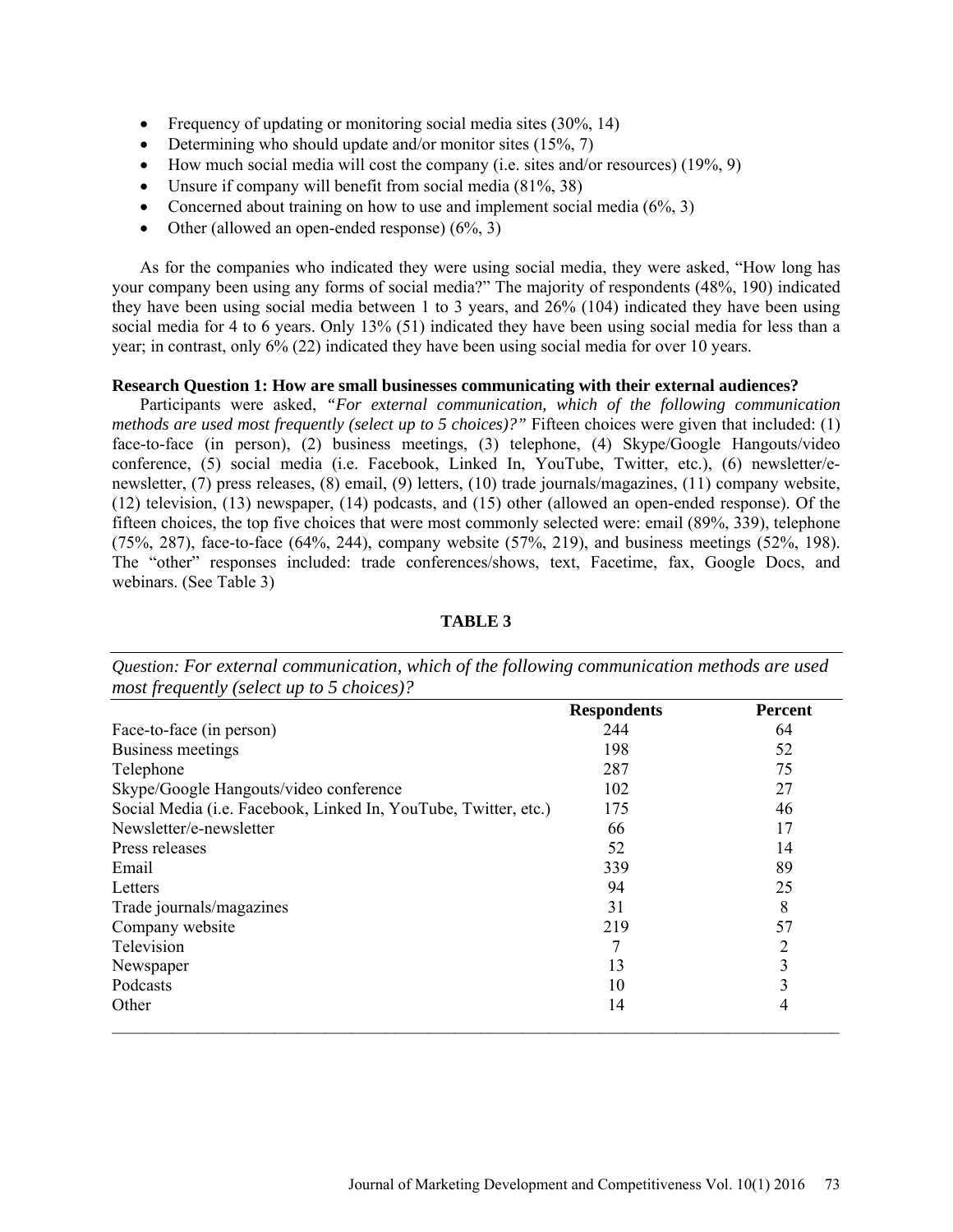## **Research Question 2: What different types of social media are being used?**

Participants were asked, *"Select all of the social media applications utilized by your company (you can select as many choices as applicable)."* Twelve choices were given that included: (1) company blog (i.e. WordPress), (2) Facebook, (3) Twitter, (4) Linked In, (5) Google+, (6) YouTube, (7) Instagram,  $(8)$ Pinterest, (9) Craigslist, (10) forums/review sites (i.e. Yelp), (11) podcasts, and (12) other (please specify). Of the twelve choices, the top three choices that were most commonly selected were: Linked In (79%, 295), Facebook (74%, 277), and Twitter (45%, 167). The "other" responses included: eBay, Angie's List, Tumblr, Nixie, Basecamp, Solve360, and Office 365 Team Site. (See Table 4)

# **TABLE 4**

| many choices as applicable).          |                    |                |
|---------------------------------------|--------------------|----------------|
|                                       | <b>Respondents</b> | <b>Percent</b> |
| Company blog ( <i>i.e.</i> WordPress) | 107                | 39             |
| Facebook                              | 277                | 74             |
| Twitter                               | 167                | 45             |
| Linked In                             | 295                | 79             |
| $Google+$                             | 138                | 37             |
| YouTube                               | 106                | 28             |
| Instagram                             | 40                 | 11             |
| Pinterest                             | 42                 | 11             |
| Craigslist                            | 45                 | 12             |
| Forums/review sites (i.e. Yelp)       | 31                 | 8              |
| Podcasts                              | 18                 |                |
| Other                                 | 17                 | 5              |

*Question: Select all of the social media applications utilized by your company (you can select as* 

# **Research Question 3: How often are social media sites being updated? Are individuals trained on how to effectively update or moderate social media?**

This research question has a two-prong approach. We were determining how often social media sites are being maintained while understanding whether individuals updating the sites have any training (either formal or specialized) on how to effectively update, moderate, or curate social media. The first question asks, "*On average, how often are your social media sites updated and/or monitored?"* The choices included: as needed (39%, 147), once a day (7.9%, 30), more than once a day (8.7%, 33), once a week  $(12.6\%, 48)$ , more than once a week  $(7.9\%, 30)$ , monthly  $(11.6\%, 44)$ , quarterly  $(6.3\%, 24)$ , annually (2.4%, 9), and other (3.9%, 15). Some of the "other" comments included: maybe twice a year, when special events occur, or that social media is being used inbound—not outbound. There were 17 missing responses (n=380). (See Table 5)

The second question asks, *"Are individuals at your company trained (formally or through specialized training) to effectively update or moderate social media content?*" Based on either "yes" or "no" as selection options, 72% (274) indicated "no" while 28% (106) indicated "yes". From there, the final question asked, "If yes, please indicate the types of training (you can indicate more than one answer)." The choices included: degree program at a college or university (16.8%, 18), in-person workshops or seminars (62.6%, 67) online workshops or webinars (42%, 45), company-sponsored workshops/seminars/courses (28.9%, 31), and other (4.6%, 5).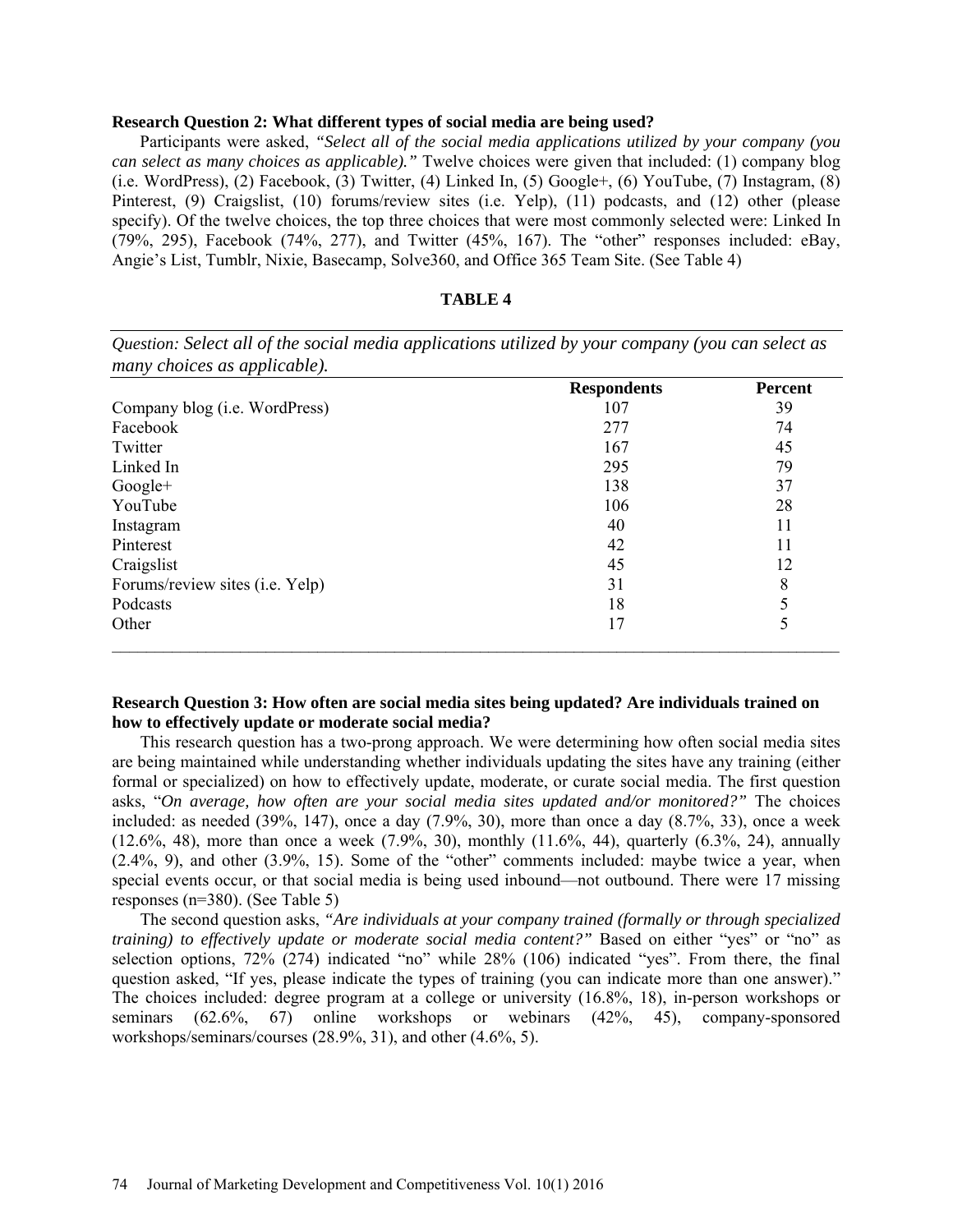| Question: How often are your social media sites being updated and/or monitored? |                    |                |  |  |
|---------------------------------------------------------------------------------|--------------------|----------------|--|--|
|                                                                                 | <b>Respondents</b> | <b>Percent</b> |  |  |
| As needed                                                                       | 147                | 38.7           |  |  |
| Once a day                                                                      | 30                 | 7.9            |  |  |
| More than once a day                                                            | 33                 | 8.7            |  |  |
| Once a week                                                                     | 48                 | 12.6           |  |  |
| More than once a week                                                           | 30                 | 7.9            |  |  |
| Monthly                                                                         | 44                 | 11.6           |  |  |
| Quarterly                                                                       | 24                 | 6.3            |  |  |
| Annually                                                                        | 9                  | 2.4            |  |  |
| Other                                                                           | 15                 | 3.9            |  |  |
| <b>Total</b>                                                                    | 380                | 100            |  |  |

**TABLE 5**

# **Research Question 4: How do small businesses perceive incorporating and using social media in their external communication?**

The final research question states: *How do small businesses perceive incorporating and using social media in their external communication?* In order to determine how small businesses perceive social media, we asked a series of six questions based on a Likert-scale  $(1 -$ strongly disagree,  $2 -$ disagree,  $3$ neither agree or disagree, 4 – agree, 5 – strongly agree). The specific questions asked included:

Do you feel social media…

- 1. is beneficial to my company's reputation?
- 2. can help to increase my company's sales/business?
- 3. is a great resource to see what clients and customers feel about my company/products/services?
- 4. is a reliable (credible) news outlet through posts and tweets?
- 5. is overwhelming due to choices available?
- 6. is overwhelming due to amount of time needed to update and monitor site(s)?

Once analyzed, it was determined that the mean of the responses were "agree" for Question 1 (M=4.05) and Question 2 (M=4.04). The next two questions fell into the "neither agree or disagree" category with Question 3 at the high end with a mean of 3.83 and Question 4 in the middle with a mean of 3.47. The final two questions were worded negatively to see how companies would respond. Question 5 (…is overwhelming due to choices available) was at the low end of "disagree" with 3.22, and Question 6 (…is overwhelming due to amount of time needed to update and monitor sites) was in the middle of the scale at 3.39. There were 13 missing responses (n=367). (See Table 6)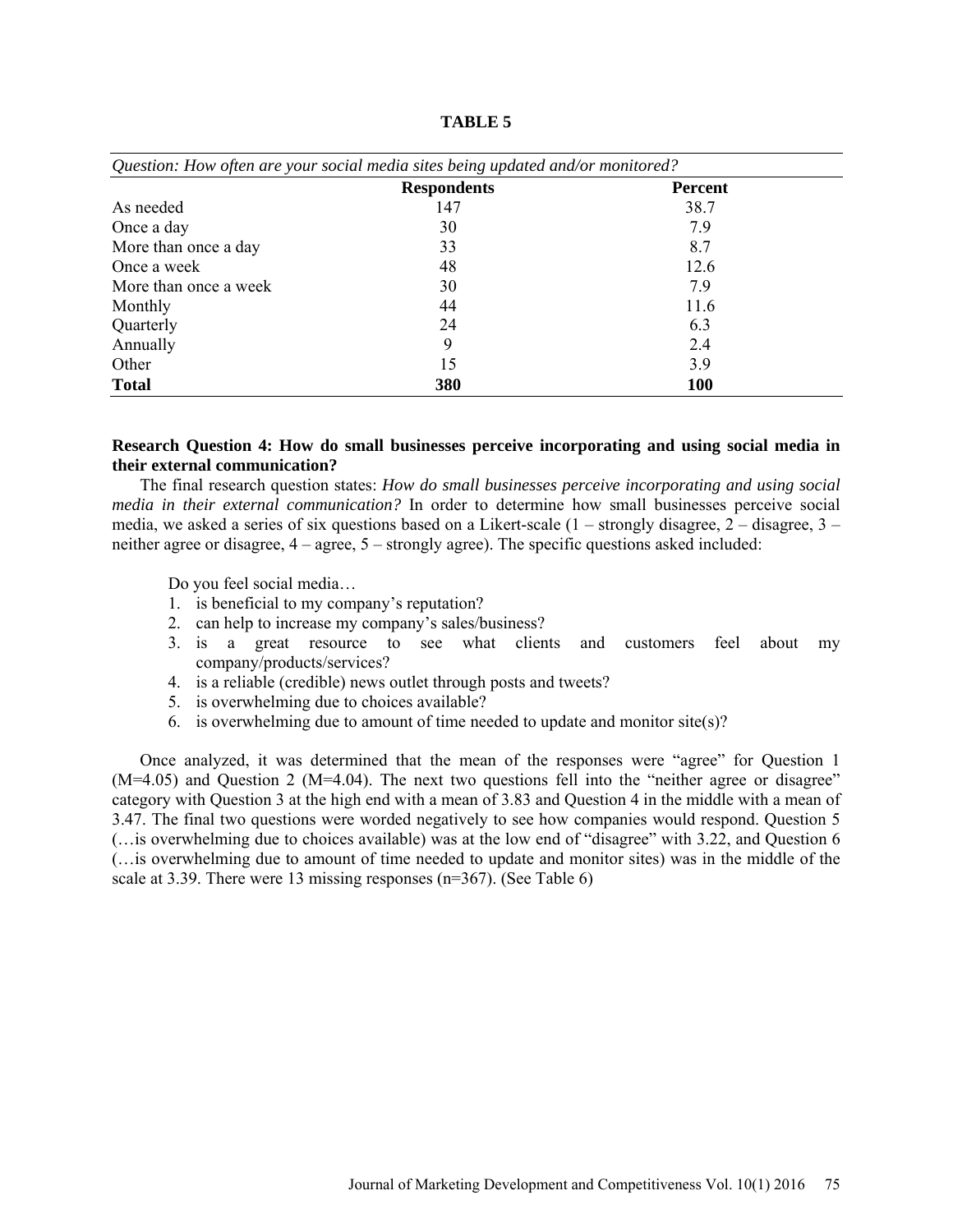**TABLE 6**

| Question: Do you feel social media                                                                      |                                    |                 |                                     |       |                          |             |  |
|---------------------------------------------------------------------------------------------------------|------------------------------------|-----------------|-------------------------------------|-------|--------------------------|-------------|--|
|                                                                                                         | <b>Strongly</b><br><b>Disagree</b> | <b>Disagree</b> | <b>Neither Agree</b><br>or Disagree | Agree | <b>Strongly</b><br>Agree | <b>Mean</b> |  |
| is beneficial to my<br>company's reputation?                                                            | 9                                  | 6               | 63                                  | 169   | 120                      | 4.05        |  |
| can help to increase<br>my company's sales $\&$<br>business?                                            | 8                                  | 11              | 72                                  | 145   | 131                      | 4.04        |  |
| is a great resource to<br>see what clients and<br>customers feel about my<br>company/products/services? | 10                                 | 29              | 76                                  | 149   | 103                      | 3.83        |  |
| is a reliable (credible)<br>news outlet through posts<br>and tweets?                                    | 15                                 | 36              | 134                                 | 125   | 57                       | 3.47        |  |
| is overwhelming due<br>to choices available?                                                            | 28                                 | 66              | 113                                 | 118   | 42                       | 3.22        |  |
| is overwhelming due<br>to amount of time needed<br>to update and/or monitor sites?                      | 26                                 | 52              | 96                                  | 138   | 55                       | 3.39        |  |

## **DISCUSSION**

Based on the findings, there are several key points that add to the literature related to how small businesses' externally communicate, select, update, and perceive social media.

#### **Communication Approaches**

When considering how small businesses are communicating with their clients and stakeholders (RQ1), the top five channels of communication included: email (89%), telephone (75%), face-to-face (64%), company website (57%), and business meetings (52%). Other channels of communication such as social media (46%) and letters (25%) were not highly represented. As indicated in the introduction, small businesses that increase their time building their brands on social media gain new customers—36% of marketers acquired customers via Twitter, 52% via Facebook, and 43% via LinkedIn (Hylbak, 2013). Based on the data collected about social media selection (RQ2), those particular sources were the three most utilized sites—Linked In (79%), Facebook (74%), and Twitter (45%). As a result, in addition to the traditional channels of communication that ranked high in this study, small businesses should definitely consider investing resources (human, time and capital) to have a strong, active social media presence not only for customer acquisition and individual sales, but to focus on long-term customer engagement and customer loyalty as part of their on-going customer relationship marketing (CRM) initiatives.

Further, the data reinforces the need for small businesses to consider hiring employees that show strong writing and organizing skills so they may effectively create meaningful content for both emails and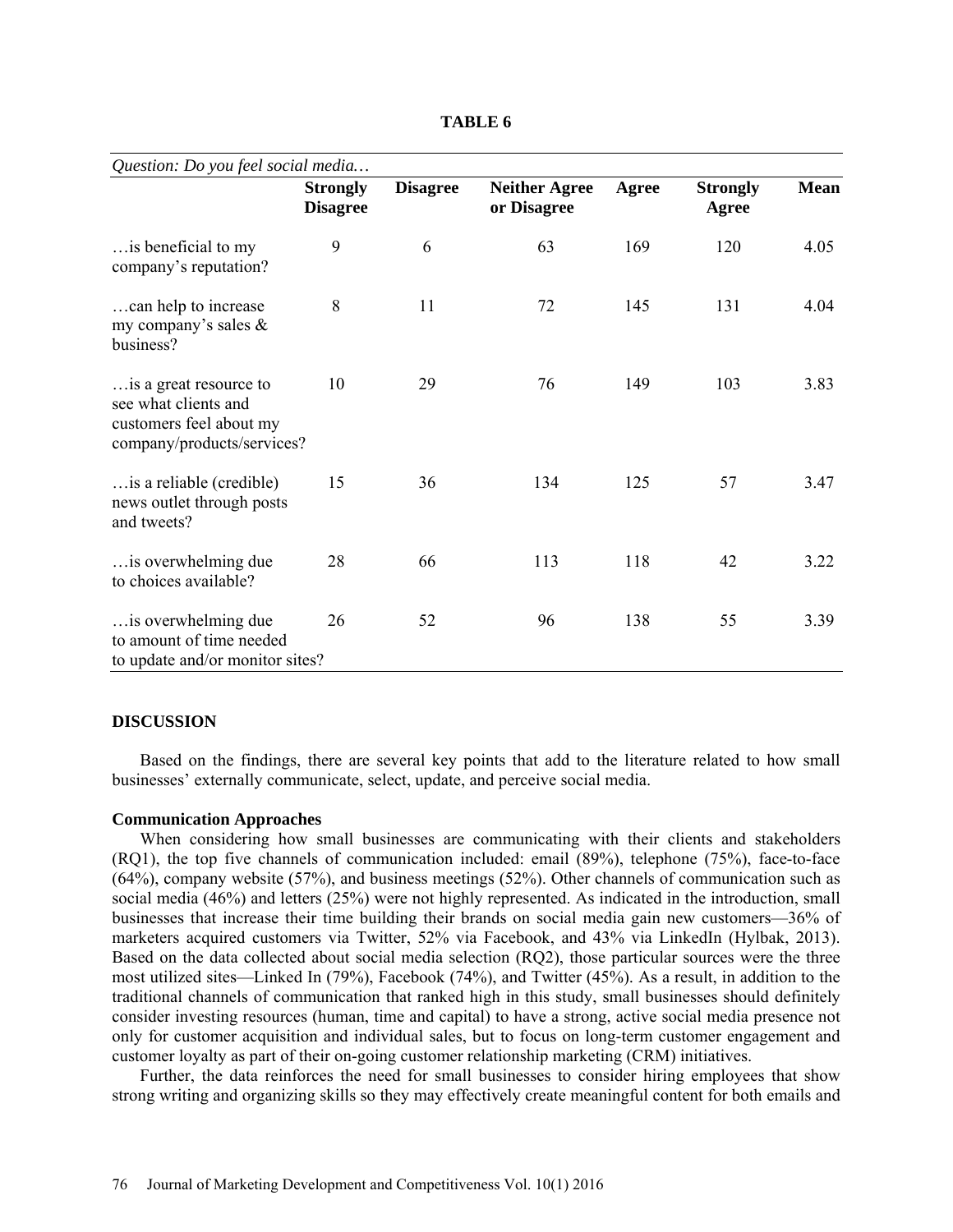company websites. Plus, small businesses need to hire employees that have strong skills in oral communication so they can carry out responsibilities professionally, ethically, and consistently when dealing with individuals in face-to-face meetings and/or verbal interactions through the telephone.

## **Social Media Presence**

Updating, monitoring, and curating social media is the only way to maintain a strong, active social media presence. Based on the data collected about updating social media sites (RQ3), 38.7% (n=147) of small businesses update their social "as needed" and not on a particular schedule. In order for a business to have an active social media presence, they should update, monitor, and curate on a consistent basis (Kotenko, 2013). If small business only set up social media accounts, but do not actively post, tweet, chat, pin, connect, and advertise, the return on investment (ROI) from social media will not be realized (Geho, 2012). According to Kotenko (2013), there are peak times of the day to reach targeted audiences using social media platforms including: Facebook, Twitter, LinkedIn, Pinterest, Tumblr, and Google+. If small businesses cannot communicate during these peak hours due to their schedules or other responsibilities, they could adopt a social media management dashboard in which specific posts, tweets, chats, or pins could be automatically scheduled during these peak times on social media platforms of their choice. Some highly recommended dashboards include Cyfe (http://www.cyfe.com), Hootsuite [\(http://www.hoot](http://www.hoot/) suite.com), Sendible (http://www.sendible.com), or SproutSocial (http://www.sproutsocial.com) (Lohana, 2015). These social media management dashboards "sync" all social media sites into one convenient place. Additionally, these dashboards provide a host of benefits including productivity, tracking, scheduling, analytics, and collaboration (Lohana, 2015).

Another important finding (RQ3) recognized that the individuals responsible for updating, monitoring, and curating social media have not received formal or specialized training (72%, 274); whereas, only 28% (106) have received training with the majority of training coming from in-person workshops or seminars (62.6%, 67). It is highly recommended that small businesses find opportunities for the individuals responsible for social media to attend classes or training workshops, either in-person or online, to get the skills needed to maintain a strong social media presence. Training programs, specializing in (1) how to use social networks, (2) how to write updates and posts, (3) how to write blog posts, (4) how to manage social media marketing campaigns, how to organize your social media marketing team, (5) how to schedule blog and social media posts, or (6) how to maintain a consistent brand, can be found through private companies (i.e. Social Media Hat), community education (i.e. local colleges and/or universities), or non-profit organizations (i.e. Small Business Development Centers). Additionally, there are several free resources on how to maintain social media sites from sites such as Social Media Examiner (http://www.socialmediaexaminer.com).

#### **Social Media Perceptions**

Of the small businesses using social media to communicate with their clients and customers, the findings of this study suggest that they "agree" that social media is beneficial to their company's reputation (M=4.05, SD=.89) and help increase their company's sales and business (M=4.04, SD=.93). This reinforces the theory of social exchange that frames this study. The theory indicates that small businesses need to believe that engaging in social media activities are rewarding and provide a benefit to the human or nonhuman environment (Cook, et. al., p. 62). Reinforcing this theory, the data collected about social media perceptions (RQ4) indicates that small businesses are *not sure* (neither agree or disagree) whether social media "is a great resource to see what clients and customers feel about their company/products/services (M=3.83, SD=1.01)," "is a reliable (credible) news outlet through posts and tweets  $(M=3.47, SD=1.00)$ ," "is overwhelming due to choices available  $(M=3.22, SD=1.10)$ ," and "is overwhelming due to amount of time needed to update and/or monitor sites (M=3.29, SD=1.12)." Perhaps, if these small businesses had more evidence to the potential results (rewards or benefits) of these aspects of social media, they may be more apt to adopt social media into their external communication. It is recommended these businesses obtain additional evidence by trial-and-error through actually (a) selecting social media sites appealing to them, (b) taking the time to update and maintain these sites, as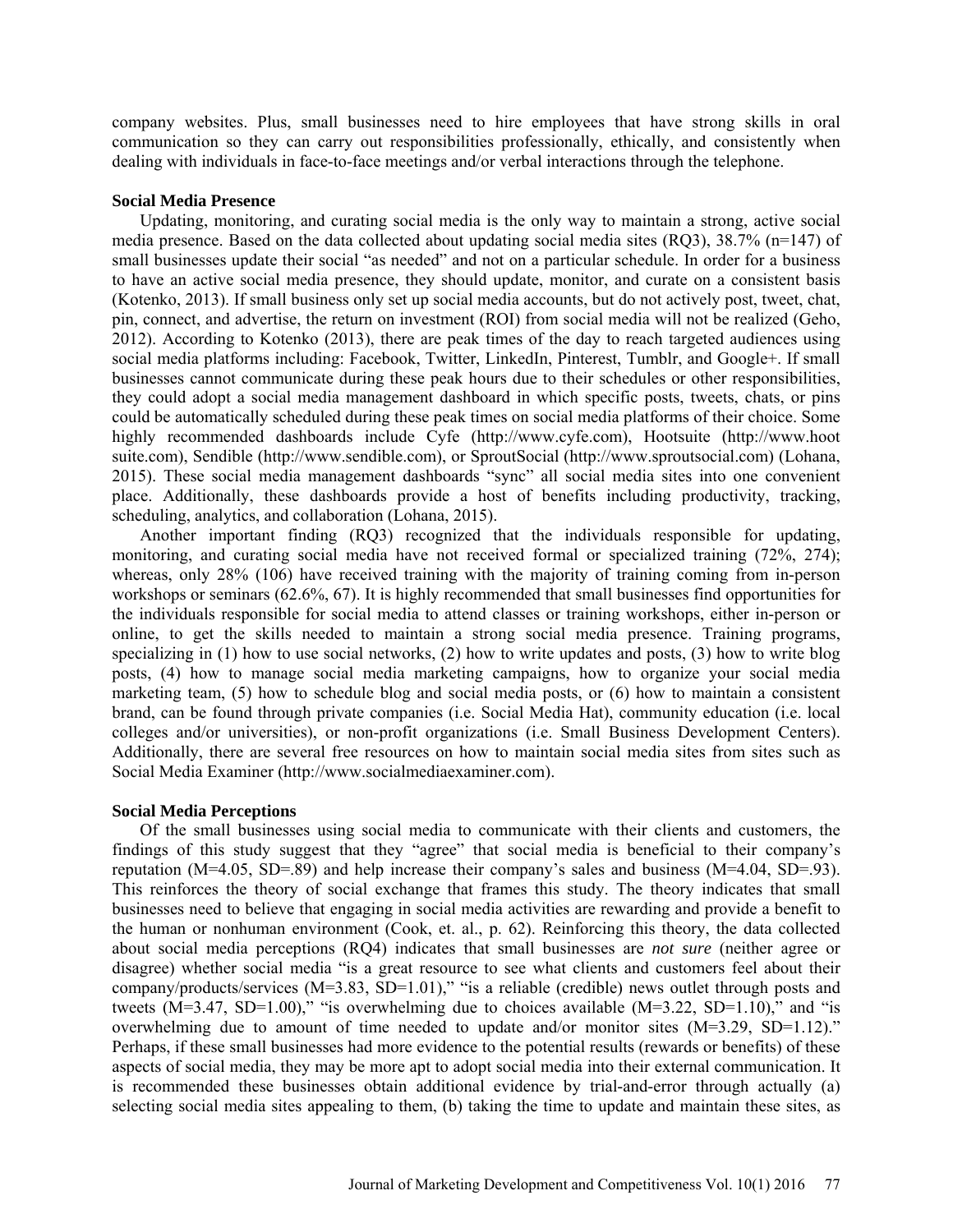well as (c) posting *reliable* and *credible* stories on their own social media. They could also review other companies (small- or large- businesses) to confirm the reliability and credibility of the news and/or posts they find, which may help solidify their perceptions about social media as a whole.

# **CONCLUSION**

For small businesses, the implications of this study can help guide external communication and social media approaches toward reflection and growth. The recommendations provided will assist these companies by helping to increase their company's image (reputation), sales, and CRM efforts by considering how they communicate with their stakeholders. Through realizing the benefits of their selected channels of communication, especially adopting or utilizing social media as a viable medium, continual rewards such as acquiring new customers and developing lasting long-term relationships promoting customer loyalty can be attained.

There are some limitations to this study that would help to clarify the perceptions small businesses have towards social media. For example, this study could have been framed using the social media integration (SMI) model (2011), which would have focused on the reasons "why" companies use social media. According to the SMI model, the objectives for social media include exposure (i.e. blogging), feedback (i.e. social recommendations/reviews), connecting (i.e. social networking), and sharing (i.e. social bookmarking) (Garcia, 2011). It would be interesting to discover the rationale behind using Facebook or Twitter over other sites such as Linked In or Google+.

In this study, generational data was not collected. The study would have been enriched by including a variable describing the generational makeup of each company such as Baby Boomers (ages 55-70), Generation X (ages 34-54), Generation Y (ages 21 to 33), Generation Z (ages  $\leq$ 20), or a combination of varying age groups within one company. By collecting this data, it could be determined whether there is a difference if a millennial or baby boomer is the one working with social media or if there is a connection between the age of the business, the age of the owner of the business, or the age of the personnel in charge of social media. This data may provide an insight to the generational status of the person who is responsible for the updating, monitoring, and curating the company's social media presence and if there are differences as a result.

These suggestions for future studies will add to the abundant literature on social media; however, addressing communication and social media approaches related to selection, presence, and perceptions in small businesses is unique. Studies addressing these concerns will be well-received due to the beneficial, meaningful, and supportive information specifically designed to help these thriving business entities grow and evolve.

#### **REFERENCES**

Barnes, N. G. & Lescault, A. M. (2013). 2012 Inc. 500 social media settles in: Blogging, Twitter, and LinkedIn jump, Facebook falls. Retrieved from

<http://www.umassd.edu/cmr/socialmediaresearch/2012inc500/>

- Bartlett, J. E., Kotrlik, J. W., & Higgins, C. C. (2001). Organizational research: Determining appropriate sample size in survey research, *Information Technology, Learning, and Performance Journal*, *19*(1), 43-50.
- Bendor, Y. (2014, February 10). *Why social media is so importatn for your business in 2014.* Retrieved from business2community: http://www.business2community.com/social-media/social-mediaimportant-business-2014-0773321
- Benwell, S. (2014, February 28). *Capitalising on social media to grow your business.* Retrieved from theguardian: http://www.theguardian.com/small-business-network/2014/feb/28/capitalisingsocial-media-grow-business